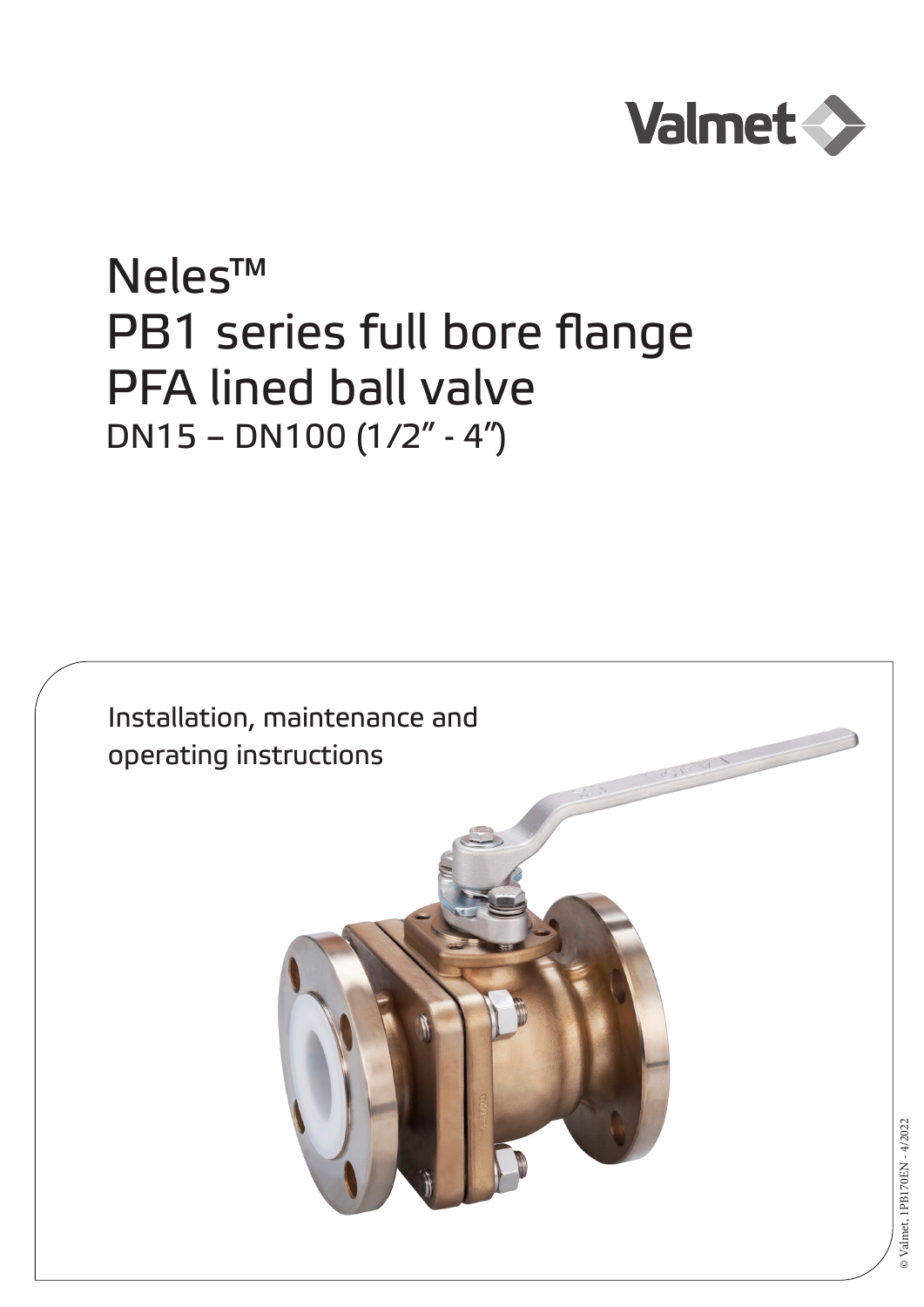# Table of contents

| <b>GENERAL</b>             | 3 |
|----------------------------|---|
| Scope of the Manual        | 3 |
| Valve markings             | 3 |
| <b>Safety Precautions</b>  | 3 |
| Technical specification    | 3 |
| <b>TRANSPORTATION</b>      |   |
| <b>AND STORAGE</b>         | 4 |
| <b>INSTALLATION</b>        | 4 |
| General                    | 4 |
|                            | 4 |
| Installing in the Pipeline |   |
| Valve Insulation           | 4 |
| Actuator                   | 4 |
| Commissioning              | 4 |
| <b>MAINTENANCE</b>         | 4 |
| General                    | 4 |
| <b>Actuated Valve</b>      | 5 |
| Valve Disassembly          | 5 |
| <b>Checking Parts</b>      | 5 |
| <b>Valve Assembly</b>      | 5 |
| Testing the Valve          | 6 |

| ACTUATOR<br><b>Actuator Mounting Instructions</b> |   |
|---------------------------------------------------|---|
| <b>SERVICE / SPARE PART</b>                       | 7 |
| WELDING WARNING                                   | 7 |
| <b>EXPLODED VIEW</b>                              | 8 |
| <b>TYPE CODE</b>                                  | 9 |
| <b>NELES PB1 FULL BORE</b>                        |   |
| <b>FLANGE PFA LINED</b><br><b>BALL VALVE</b>      |   |

#### **READ THESE INSTRUCTIONS FIRST!**

These instructions provide information about safe handling and operation of the valve.

If you require additional assistance, please contact the manufacturer or manufacturer's representative.

### **SAVE THESE INSTRUCTIONS!**

Addresses and phone numbers are printed on the back cover.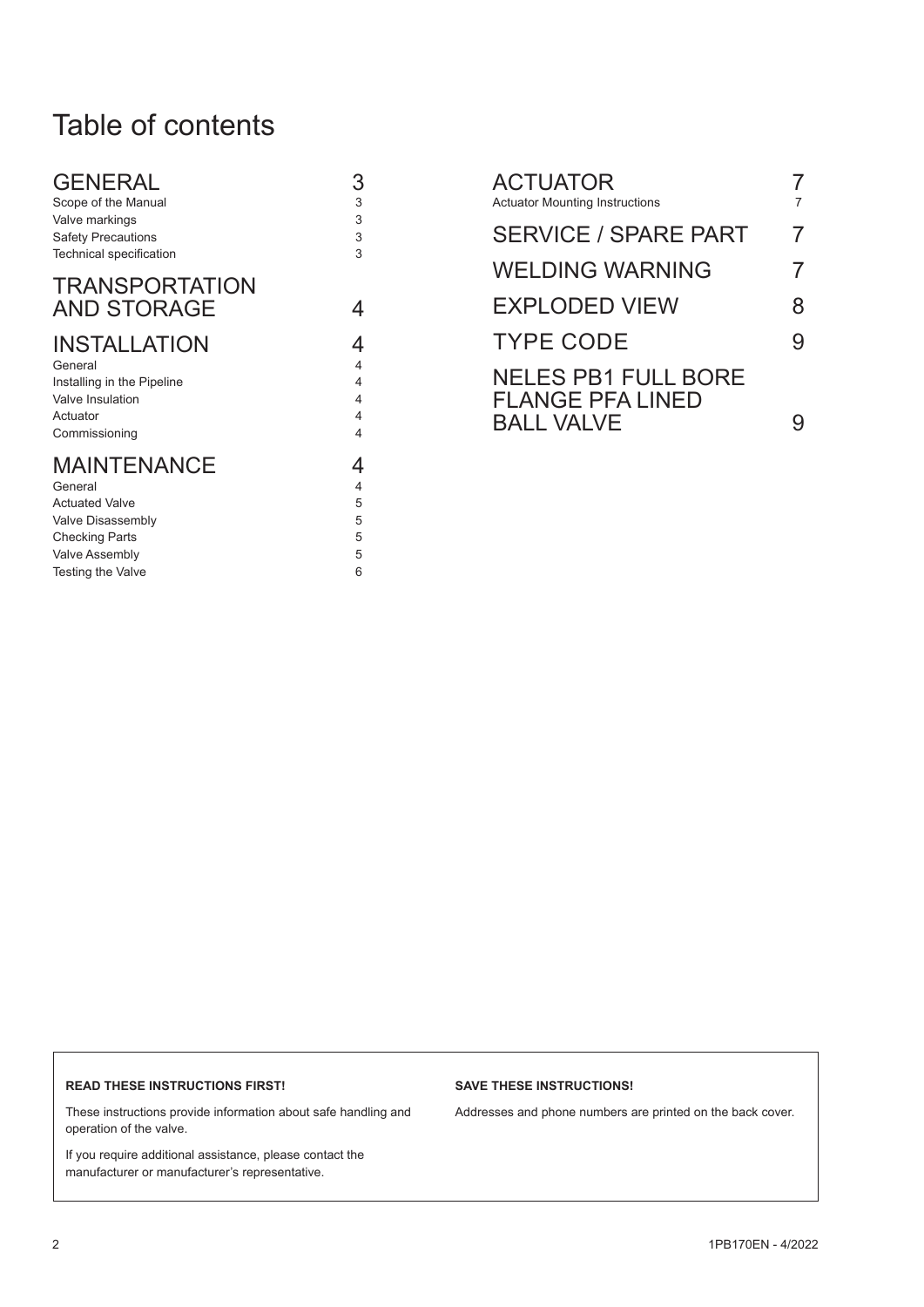# <span id="page-2-0"></span>1. GENERAL

### 1.1 SCOPE OF THE MANUAL

This instruction manual contains important information regarding the installation, operation and maintenance of Neles™ PB1 Series full bore, seat supported, flanged PFA lined ball valves. Please read these instructions carefully and save them for future reference.

#### **WARNING:**

THE USE OF THE VALVE IS APPLICATION SPECIFIC. BE SURE THAT THE VALVE IS SUITABLE FOR ITS INTENDED SERVICE. IF YOU HAVE ANY QUESTIONS CONCERNING THE USE, APPLICATION OR COMPATIBILITY OF THE VALVE WITH THE INTENDED SERVICE, CONTACT VALMET FOR MORE INFORMATION.

### 1.2 VALVE MARKINGS

The valve has a name plate attached to the valve body. The name plate markings identify the size, materials of construction, pressure rating, month and year of construction, and a unique manufacturing order number.

### 1.3 SAFETY PRECAUTIONS

### **WARNING:**

#### **DO NOT EXCEED THE VALVE PERFORMANCE LIMITATIONS!**

EXCEEDING THE PRESSURE OR TEMPERATURE LIMITATIONS MARKED ON THE VALVE NAME PLATE MAY CAUSE DAMAGE AND LEAD TO UNCONTROLLED PRESSURE RELEASE. DAMAGE OR PERSONAL INJURY MAY RESULT.

### **WARNING:**

#### **SEAT AND BODY RATINGS!**

THE PRACTICAL AND SAFE USE OF THIS PRODUCT IS DETERMINED BY BOTH THE SEAT AND BODY RATINGS. READ THE NAME PLATE AND CHECK BOTH RATINGS. SOME SEAT MATERIALS HAVE PRESSURE RATINGS THAT ARE LESS THAN THE BODY RATING. ALL OF THE BODY AND SEAT RATINGS ARE DEPENDENT ON VALVE TYPE AND SEAT MATERIAL. DO NOT EXCEED THESE RATINGS!

### **WARNING:**

#### **BEWARE OF BALL MOVEMENT!**

KEEP HANDS, OTHER PARTS OF THE BODY, TOOLS AND OTHER OBJECTS OUT OF THE OPEN FLOW PORT. LEAVE NO FOREIGN OBJECTS INSIDE THE PIPELINE. WHEN THE VALVE IS ACTUATED, THE BALL FUNCTIONS AS A CUTTING DEVICE. DISCONNECT ANY PNEUMATIC SUPPLY LINES, ANY ELECTRICAL POWER SOURCES AND MAKE SURE SPRINGS IN SPRING-RETURN ACTUATORS ARE IN THE FULL EXTENDED/ RELAXED STATE BEFORE PERFORMING ANY VALVE MAINTENANCE. FAILURE TO DO THIS MAY RESULT IN DAMAGE OR PERSONAL INJURY!

### **WARNING:**

#### **WHEN HANDLING THE VALVE OR VALVE/ACTUATOR ASSEMBLY, TAKE ITS WEIGHT INTO ACCOUNT!**

NEVER LIFT THE VALVE OR VALVE/ACTUATOR ASSEMBLY BY THE ACTUATOR, POSITIONER, LIMIT SWITCH OR THEIR PIPING / BRACKETS. PLACE LIFTING DEVICES SECURELY AROUND THE VALVE BODY. FAILURE TO FOLLOW THESE INSTRUCTIONS MAY RESULT IN DAMAGE OR PERSONAL INJURY FROM FALLING PARTS (SEE **FIGURE 1**).



Figure 1. Lifting of the valve assembly

### 1.4 TECHNICAL SPECIFICATION

| Series:               | PB1                                                                                         |
|-----------------------|---------------------------------------------------------------------------------------------|
| Bore:                 | Full bore                                                                                   |
| End connection:       | Raised face, flanged                                                                        |
| Service fluid:        | Dangerous or non-dangerous gas or<br>liquid                                                 |
| Service temperature & |                                                                                             |
| pressure:             | EN JS-1040 ductile cast iron body:<br>-10 $^{\circ}$ C to 160 $^{\circ}$ C, 16 bar to 7 bar |
|                       |                                                                                             |

EN 1.4308 body: -30°C to 160°C,

| 16 bar to 7 bar |
|-----------------|
| DN15 - DN100    |
| PN 16           |
| EN 558          |
| ISO 5208 Rate A |
|                 |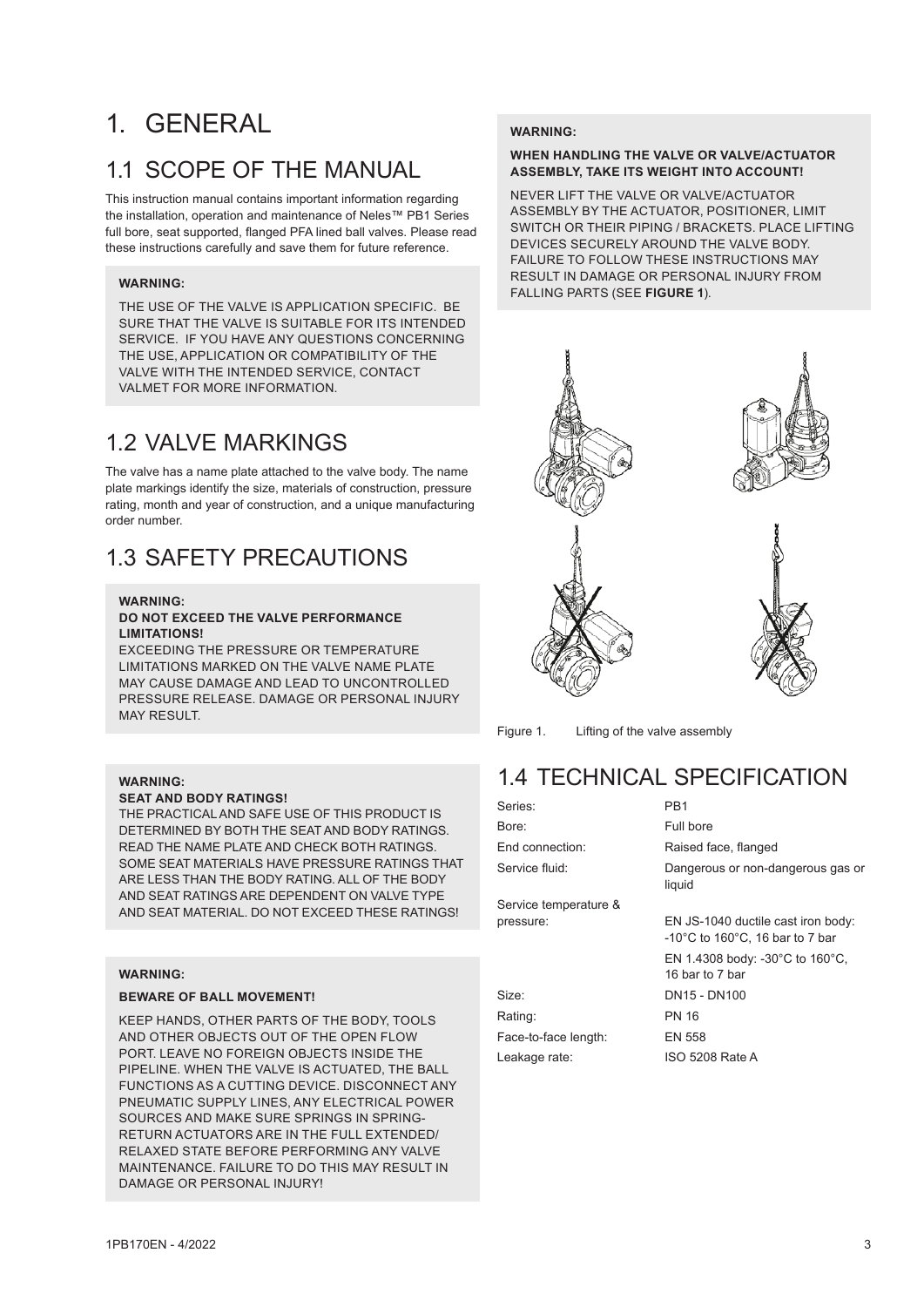### <span id="page-3-0"></span>2. TRANSPORTATION AND **STORAGE**

Check the valve and the accompanying devices for any damage that may have occurred during transport.

Store the valve carefully. Store indoors in a cool, dry place.

Do not remove the flow port protectors until installing the valve.

Move the valve to its intended location just before installation.

If the valve(s) are to be stored for a long duration, follow the recommendations of IMO-S1.

# 3. INSTALLATION

### 3.1 GENERAL

Remove the flow port protectors and check that the valve is clean inside. Clean valve if necessary.

Flush the pipeline carefully before installing the valve. Foreign objects, such as sand or pieces of welding electrodes, will damage the ball and seats.

### 3.2 INSTALLING IN THE PIPELINE

### **WARNING:**

THE VALVE SHOULD BE TIGHTENED BETWEEN FLANGES USING GASKETS AND FASTENERS COMPATIBLE WITH THE APPLICATION, AND IN COMPLIANCE WITH APPLICABLE PIPING CODES AND STANDARDS. CENTER THE VALVE AND FLANGE GASKETS CAREFULLY BETWEEN FLANGES. DO NOT ATTEMPT TO CORRECT PIPELINE MISALIGNMENT BY MEANS OF FLANGE BOLTING!

The valve may be installed in any position and offers tight shut-off in either flow direction. When in a horizontal line, it is not recommended to install a valve with the stem on the underneath side as debris in the pipeline may enter the body cavity and damage the gland packing.

Refer to Section 4, **MAINTENANCE** for gland packing adjustment. If there is seepage past the gland packing upon installation, it means the valve may have been subject to wide temperature variations in shipment. Leak-tight performance will be restored by a simple stem seal adjustment described in the **MAINTENANCE** section.

### 3.3 VALVE INSULATION

Neles™ ball valves do not require insulation. If desired, the valve may be insulated; however, the insulation must not continue above the upper level of the valve. See **Figure 2.**



Figure 2. Insulation of the valve

### 3.4 ACTUATOR

#### **WARNING:**

WHEN INSTALLING THE ACTUATOR ON THE VALVE, MAKE SURE THAT THE VALVE ASSEMBLY FUNCTIONS PROPERLY. INFORMATION ON ACTUATOR INSTALLATION IS GIVEN IN SECTION 7 OR IN THE SEPARATE ACTUATOR INSTRUCTIONS.

The actuator should be installed in a manner that allows plenty of room for its removal.

The actuator must not touch the pipeline, tanks, walls, or other equipment because vibration may interfere with its operation.

### 3.5 COMMISSIONING

Ensure that there is no dirt or foreign objects left inside the valve or pipeline. Flush the pipeline carefully. Make sure that the valve is fully open when flushing.

Ensure that all nuts, fittings, and cables are properly fastened.

If so equipped, check that the actuator positioner and/ or switch(s) are correctly adjusted. Actuator adjustment is in Section 5. To adjust any accompanying device(s) refer to the separate control equipment instruction manuals.

# 4. MAINTENANCE

### 4.1 GENERAL

Although Neles™ valves are designed to work under severe conditions, proper preventative maintenance can significantly help to prevent unplanned downtime and reduce the total cost of ownership. Valmet recommends inspecting valves at least every five (5) years. The inspection and maintenance frequency depend on the actual application and process condition. Routine maintenance consists of tightening the gland flange bolts (item 16 in exploded view) periodically to compensate for stem seal wear.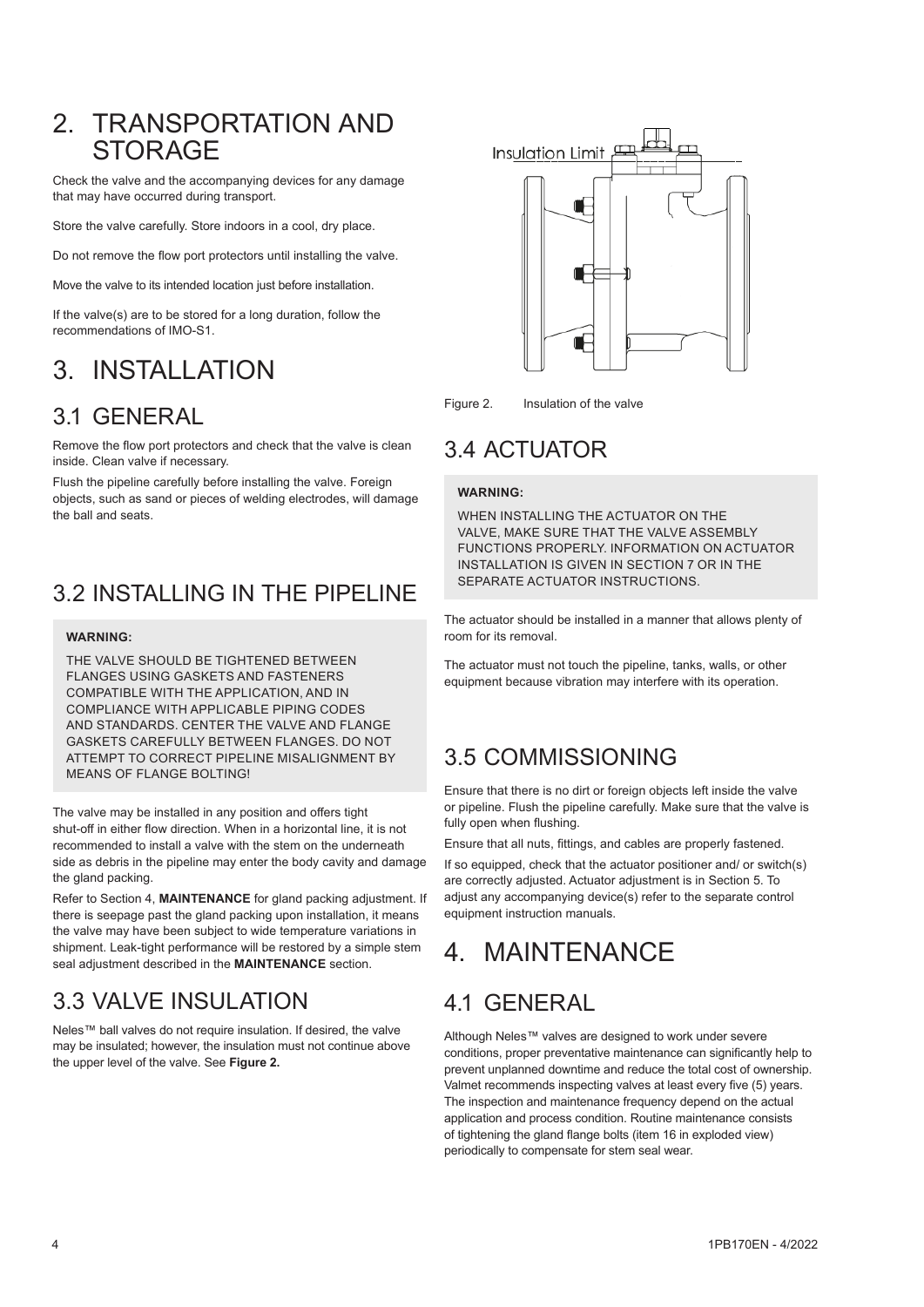<span id="page-4-0"></span>Always loosen and tighten fasteners with the appropriate wrench to avoid damaging the valve, handle, linkage, actuator, fittings or flats.

Overhaul maintenance consists of replacing seats and seals. These parts may be obtained from Valmet or an Authorized Valmet Distributor.

#### **WARNING:**

FOR YOUR SAFETY, IT IS IMPORTANT THE FOLLOWING PRECAUTIONS BE TAKEN PRIOR TO REMOVAL OF THE VALVE FROM THE PIPELINE OR BEFORE ANY DISASSEMBLY:

- 1. BE SURE YOU KNOW WHAT FLUID IS IN THE PIPELINE. IF THERE IS ANY DOUBT, DOUBLE-CHECK WITH THE PROPER SUPERVISOR.
- 2. WEAR ANY PERSONAL PROTECTIVE EQUIPMENT (PROTECTIVE CLOTHING OR EQUIPMENT) REQUIRED WHEN WORKING WITH THE FLUID INVOLVED.
- 3. DEPRESSURIZE THE PIPELINE AND CYCLE THE VALVE AS FOLLOWS:
	- A. PLACE THE VALVE IN THE OPEN POSITION AND DRAIN THE PIPELINE.
	- B. CYCLE THE VALVE TO RELIEVE RESIDUAL PRESSURE IN THE BODY CAVITY BEFORE REMOVAL FROM THE PIPELINE
	- C. AFTER REMOVAL AND BEFORE DISASSEMBLY, CYCLE THE VALVE AGAIN SEVERAL TIMES.

### 4.2 ACTUATED VALVE

It is generally most convenient to detach the actuator and its auxiliary devices before removing the valve from the pipeline. If the valve package is small or if it is difficult to access, it may be more practical to remove the entire assembly.

**NOTE:** To ensure proper reassembly, observe the position of the actuator and positioner/limit switch with respect to the valve before detaching the actuator.

#### **WARNING:**

ALWAYS DISCONNECT THE ACTUATOR FROM ITS POWER SOURCE, PNEUMATIC, HYDRAULIC OR ELECTRICAL, BEFORE ATTEMPTING TO REMOVE IT FROM THE VALVE!

#### **WARNING:**

DO NOT REMOVE A SPRING-RETURN ACTUATOR UNLESS A STOP-SCREW IS CARRYING THE SPRING FORCE!

- 1. Detach the air supply, electrical supply, hydraulic supply and control signal cables or pipes from their connectors.
- 2. Remove the actuator mounting bracket screws.
- 3. Lift the actuator straight up in line with the valve stem until the connection between actuator drive and valve stem is completely disengaged.
- 4. Place actuator in a safe location to avoid damage or personal injury.

### 4.3 VALVE DISASSEMBLY

**NOTE:** It is good practice to replace all seats and seals any time a valve is disassembled.

**NOTE:** Always use original OEM parts to make sure that the valve functions properly.

Numbers in ( ) refer to items shown in the exploded view

- 1. Follow the steps in all the **WARNING** sections above before performing any work on the valve.
- 2. Open and close the valve and leave in the closed position.
- 3. Remove the handle bolts (12), washers (10), handle (8).
- 4. Remove the C-ring (11), and then remove the stop plate (9).
- 5. Remove the gland bolts (14), washer (13), and then the gland (6).
- 6. Place the valve in the vertical position with the cap (2) end up.
- 7. Remove the body nuts (16) and remove the cap (2). Be careful not to scratch the ball.
- 8. Remove the seat (5) from the body cap.
- 9. Close ball (3) by rotating stem (4) and lift ball (3) from body.
- 10. Remove the lower seat (4) from the valve body. Be careful not to scratch the body sealing surface behind the seat.
- 11. Press the stem (4) from the top into valve body and carefully remove it.
- 12. Remove the gland packing (7).

### 4.4 CHECKING PARTS

- 1. Clean all disassembled parts.
- 2. Check the stem (4) and ball (3) for damage. Pay particular attention to the sealing areas.
- 3. Check all sealing and gasket surfaces on the body (1) and cap (2).
- 4. Replace any damaged parts.
- 5. Replace any fastener where the threads are damaged or have been heated, stretched or corroded.
- 6. Replace any parts that have cracks, gouges or pits that will affect sealing.

**NOTE:** When ordering spare parts, always include the following information:

- a. Valve type code as per technical bulletin and model number from name plate,
- b. If the valve is serialized the serial number (stamped on the valve body or name plate) or applicable manufacturing order number,

### 4.5 VALVE ASSEMBLY

Numbers in ( ) refer to items shown in the exploded view.

It is advisable to replace seats and seals if complete disassembly and reassembly become necessary.

- 1. Clean all valve components, if not previously done.
- 2. Inspect all components for damage before assembling the valve. Look for damage to the sealing areas on the ball, stem, and body.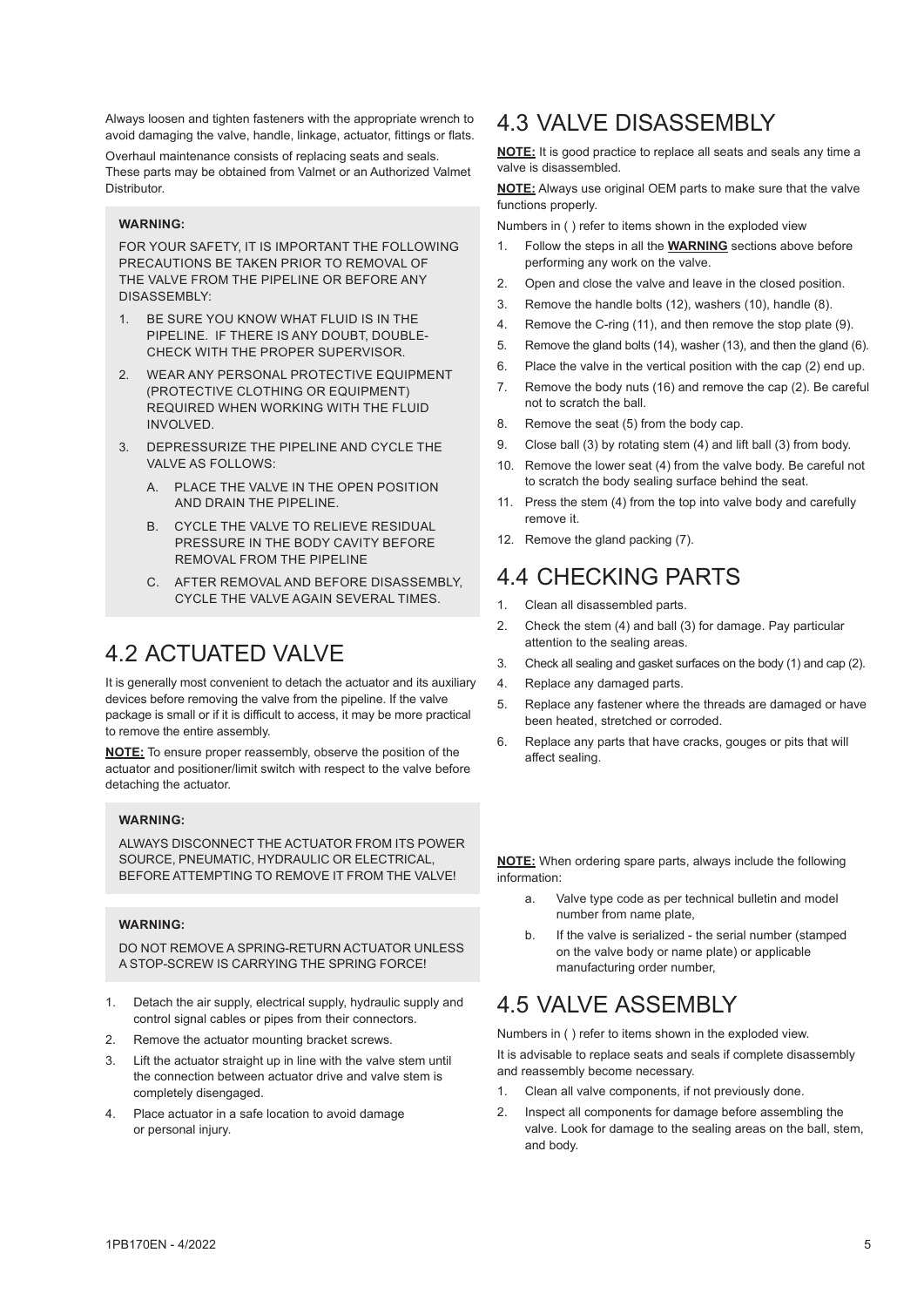- <span id="page-5-0"></span>3. With a brush, clean body blots (15) and gland bolts (14) of foreign material such as paint, thread locker, grime and commodity. Inspect the threads for damage or defect with appropriate ring or plug gage. Repair any out-of-tolerance threads or replace in-kind.
- 4. Re-inspect all components for damage to the sealing areas, stem (4), body (1), and cap (2). Replace any damaged parts.
- 5. Carefully clean and polish the ball (3) sealing surface: It should be free of all scratches and grooves.
- 6. If the ball is damaged, or scratches are present, replace the ball.
- 7. With the body cavity facing up, insert one valve seat (5) into the body (1) to below the stem bore. Tilt the seat into place and position so the proper surface will be in contact with the ball.
- 8. Insert the stem (4) into the body (1), and press it gently up into the stem.
- 9. Holding stem (4) in place from the bottom and insert the gland packing (7) over the stem. See **Figure 2** for proper V-ring orientation.



Figure 3. V-ring packing orientation

10. Install the gland (6), washers (13), and gland bolts (14).

11. Tighten the gland bolts (14) evenly until the gland packing (7) is compressed and then tighten an additional ¼ turn. Visually inspect to ensure the gland (6) is parallel with top of actuator mounting flange

12. Rotate the stem (4) so the ball drive is in the closed position. Place the ball (3) into the body cavity by partially rotating and sliding the ball onto the stem (4) and against the seat (5). Make certain the stem is roughly in the middle of the ball slot.

13. Place the second seat (5) into the cap (2) in the correct

orientation so the proper surface contacts the ball.

14. Carefully place the cap (2) on top of the body (1) and loosely install the body nuts (16). Lightly lubricate bolts and face of nut with anti-seize grease. Tighten the body nuts in an alternating sequence across the body, gradually increasing the tightening torque in multiple steps to applicable torque from **Table 1**.

| Table 1           |                           |                      |
|-------------------|---------------------------|----------------------|
| <b>Valve Size</b> |                           |                      |
| <b>DN</b>         | <b>Spec of Bolt holes</b> | Bolt torque Nm 0+30% |
| 15                | $M12 \times 4$            | 15                   |
| 20                | M <sub>12</sub> x 4       | 15                   |
| 25                | $M12 \times 4$            | 15                   |
| 40                | M <sub>16</sub> x 4       | 44                   |
| 50                | M <sub>16</sub> x 4       | 49                   |
| 65                | M <sub>16</sub> x 4       | 53                   |
| 80                | M <sub>16</sub> x 8       | 53                   |
| 100               | M <sub>16</sub> x 8       | 104                  |

10. After fully tightening the gland packing and body joint flange, operate valve to verify smooth operation during opening and closing.

11. If the actuator was removed, reinstall and set the actuator stops as described in the **ACTUATOR MOUNTING INSTRUCTIONS** Section.

### 4.6 TESTING THE VALVE

### **WARNING:**

WHEN PRESSURE TESTING, EXERCISE CAUTION AND MAKE SURE ALL EQUIPMENT USED IS IN GOOD WORKING CONDITION AND APPROPRIATE FOR THE INTENDED PRESSURE.

If the valve is to be tested prior to returning to service, make sure the test pressures are in accordance with an applicable standard.

When testing the valve for external tightness, keep the ball in the half open position.

If testing for seat tightness, please contact Valmet for advice.

### **WARNING:**

WHEN PERFORMING ANY TESTS, NEVER EXCEED THE MAXIMUM OPERATING PRESSURE OR MAXIMUM SHUT-OFF PRESSURE LISTED ON THE IDENTIFICATION PI ATF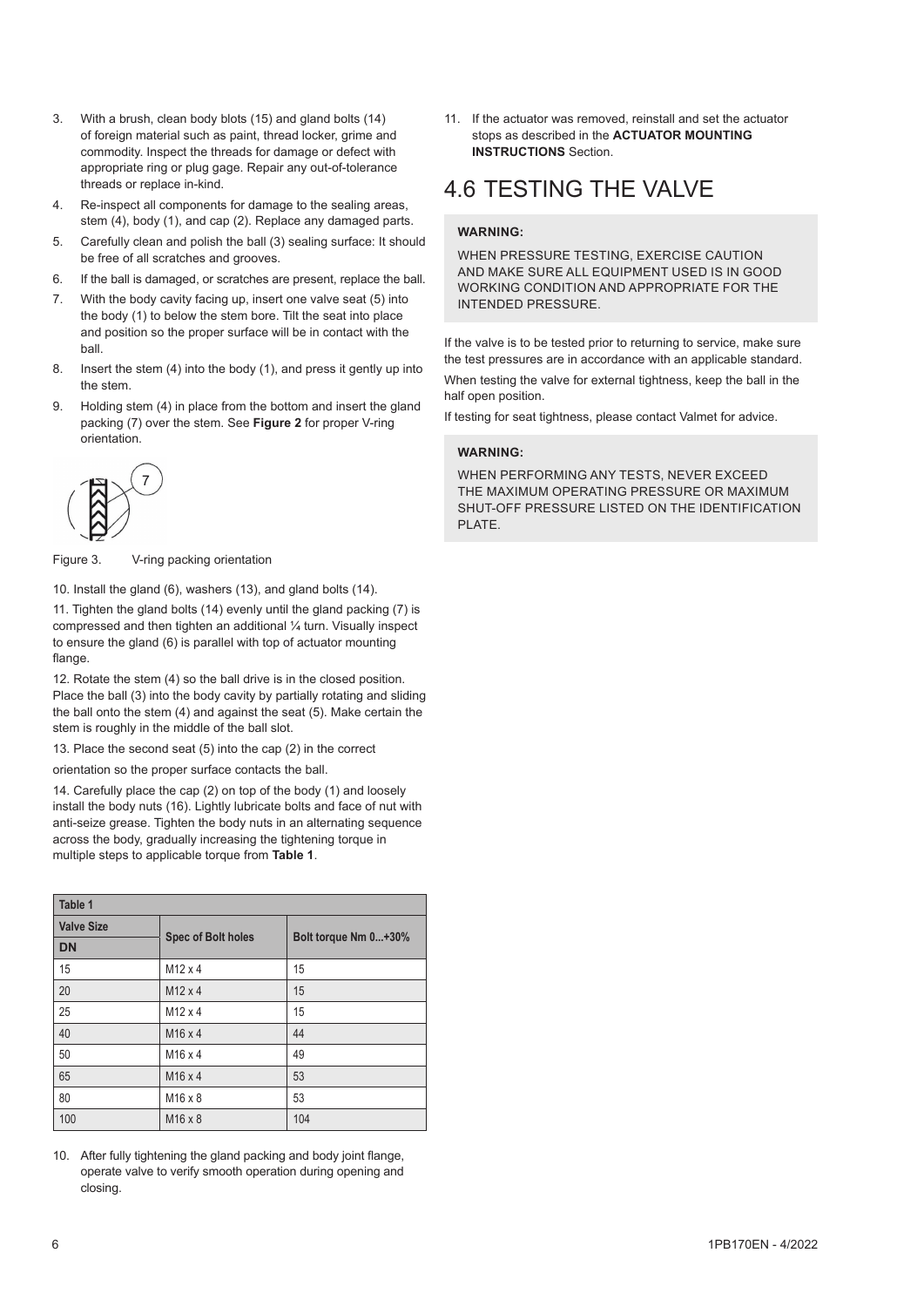# <span id="page-6-0"></span>5. ACTUATOR

### **WARNING:**

BEFORE INSTALLING THE VALVE AND ACTUATOR, BE SURE THAT THE INDICATOR POINTER ON TOP OF THE ACTUATOR IS CORRECTLY INDICATING THE VALVE POSITION. FAILURE TO ASSEMBLE THESE PRODUCTS TO INDICATE CORRECT VALVE POSITION COULD RESULT IN DAMAGE OR PERSONAL INJURY.

#### **CAUTION:**

When installing or servicing a valve/ actuator assembly, the best practice is to remove the entire assembly from service.

#### **CAUTION:**

An actuator should be remounted on the valve from which it was removed. The actuator must be checked and readjusted for proper open and close position each time it is remounted.

### **WARNING:**

THE VALVE BODY AND MOUNTING INTERFACE HAS BEEN DESIGNED TO SUPPORT THE WEIGHT AND OPERATION OF NELES ACTUATORS AND RECOMMENDED ACCESSORIES. USE OF THIS INTERFACE TO SUPPORT ADDITIONAL EQUIPMENT SUCH AS PEOPLE, LADDERS, ETC. MAY RESULT IN THE FAILURE OF THE VALVE OR ACTUATOR AND MAY CAUSE PERSONAL INJURY

#### **WARNING:**

#### **BEWARE OF BALL MOVEMENT!**

KEEP HANDS, OTHER PARTS OF THE BODY, TOOLS AND OTHER OBJECTS OUT OF THE OPEN FLOW PORT. LEAVE NO FOREIGN OBJECTS INSIDE THE VALVE OR PIPELINE. WHEN THE VALVE IS OPERATED, THE BALL FUNCTIONS AS A CUTTING DEVICE.

### 5.1 ACTUATOR MOUNTING INSTRUCTIONS

- 1. When a spring-return actuator is being mounted, the valve should be in the closed position for spring-to-close operation or in the open position for the spring-to-open operation. When an electric or double-acting pneumatic actuator is being mounted, the valve position should correspond to the indicated actuator position.
- 2. Assemble actuator onto the valve, ensuring full engagement between the stem and actuator drive, and the actuator fully contacts the mounting face on the valve.
- 3. Tighten actuator mounting screws to the torque listed in **Table 2**.

### **CAUTION:**

Do not exceed the tightening torque. Applying excessive tightening torque can damage the aluminum threads in the actuator body.

| <b>TABLE 2</b>                           |                                 |  |
|------------------------------------------|---------------------------------|--|
| <b>Torque to Aluminum Body Actuators</b> |                                 |  |
| <b>Bolt Size</b>                         | <b>No Lubrication to Screws</b> |  |
| mm                                       | N.m                             |  |
| M <sub>6</sub>                           | 6.8                             |  |
| M <sub>8</sub>                           | 15                              |  |
| M10                                      | 30                              |  |
| M <sub>12</sub>                          | 52                              |  |
| M16                                      | 122                             |  |
| M20                                      | 230                             |  |

4. Cycle actuator and verify proper ball position in both open and closed positions. Adjust the actuator travel stops as necessary.

# 6. SERVICE / SPARE PART

We recommend that valves be directed to Valmet service centers for maintenance. The service centers are equipped to provide rapid turn-around at a reasonable cost and offer warranty for reconditioning based on condition of each valve.

**NOTE:** When sending goods to the service center for repair, do not disassemble them. Clean the valve carefully and flush the valve internals. Include the material safety datasheet(s) (MSDS) for all media flowing through the valve. Valves sent to the service center without MSDS datasheet(s) will not be accepted.

For further information on spare parts and service or assistance visit our web-site at **www.neles.com/valves**.

**NOTE:** When ordering spare parts, always include the following information:

- a. Valve ype code as per technical bulletin and model number from name plate,
- b. the valve is serialized the serial number (stamped on the valve body or name plate) or applicable manufacturing order number,

# 7. WELDING WARNING

### **WARNING:**

WELDING AND/OR GRINDING OF STAINLESS STEEL AND OTHER ALLOY STEELS CONTAINING CHROMIUM METAL MAY CAUSE THE RELEASE HEXAVALENT CHROMIUM. HEXAVALENT CHROMIUM, CHROMIUM(VI) OR CR(VI), IS KNOWN TO CAUSE CANCER. BE SURE TO USE ALL APPROPRIATE PPE WHEN WELDING METALS CONTAINING CHROMIUM. IF YOU HAVE ANY QUESTIONS CONSULT YOUR SUPERVISOR.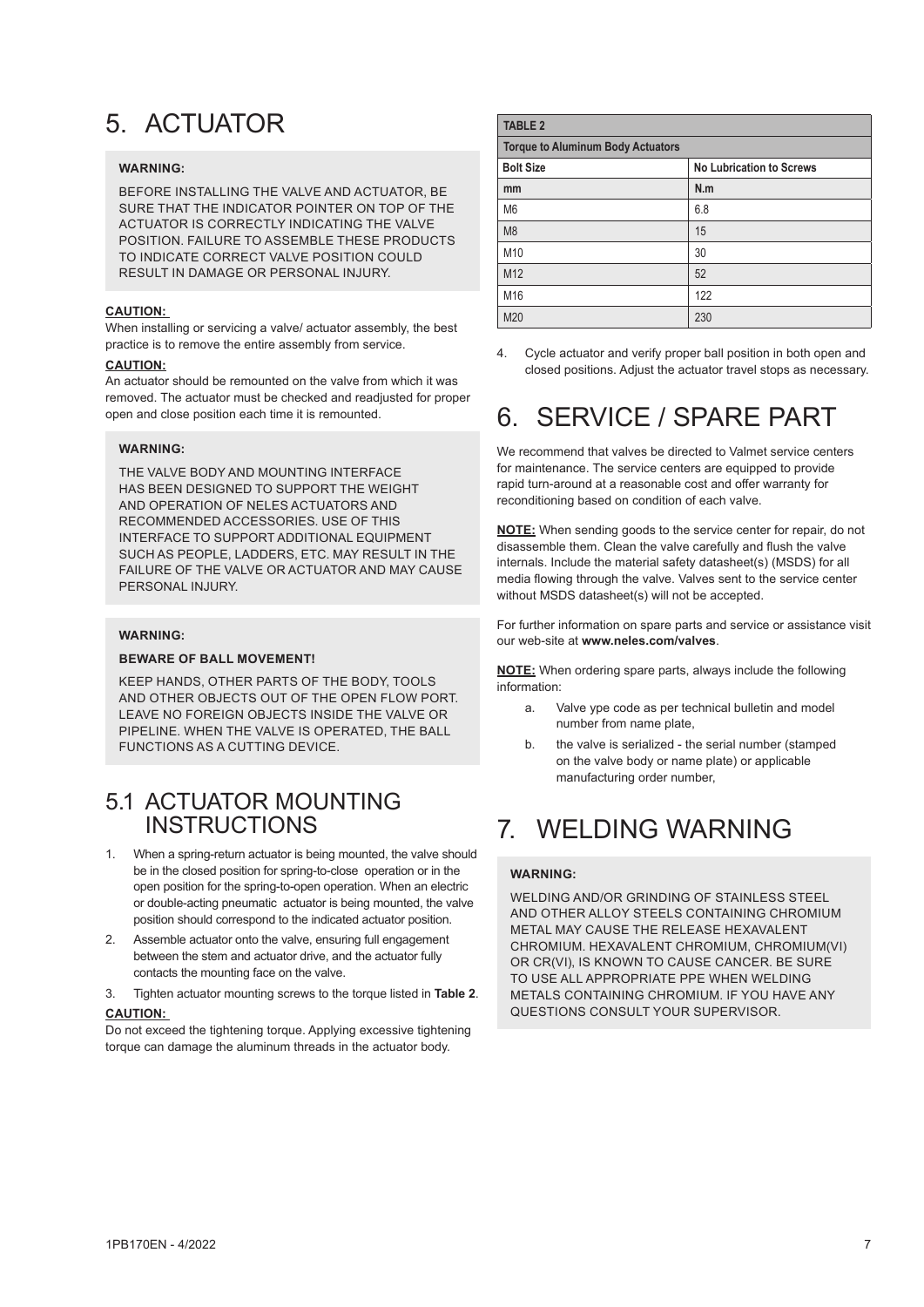# <span id="page-7-0"></span>8. EXPLODED VIEW



|                | <b>Bill of Material and Parts List</b> |                                       |                                        |  |
|----------------|----------------------------------------|---------------------------------------|----------------------------------------|--|
| Part no.       | Part name                              | <b>Material</b>                       |                                        |  |
|                |                                        | <b>Ductile Iron</b><br>D <sub>2</sub> | <b>Stainless Steel</b><br><b>S4</b>    |  |
| $\mathbf{1}$   | Body                                   | EN-JS-1040+PFA                        | EN 10213-1.4308+PFA                    |  |
| $\overline{2}$ | Cap                                    | EN-JS-1040+PFA                        | EN 10213-1.4308+PFA                    |  |
| $\mathfrak{Z}$ | Ball                                   |                                       | ASTM A351 CF8+PFA or ASTM A276 304+PFA |  |
| 4              | <b>Stem</b>                            |                                       | ASTM A276 304+PFA                      |  |
| 5              | Seat                                   |                                       | <b>TFM 1600</b>                        |  |
| 6              | Gland                                  | ASTM A351 CF8                         |                                        |  |
| $\overline{7}$ | Gland packing                          | <b>PTFE</b>                           |                                        |  |
| 8              | Handle                                 | ASTM A216 WCB                         | ASTM A351 CF8                          |  |
| 9              | Stop plate                             |                                       | <b>ASTM A276 304</b>                   |  |
| 10             | Washer                                 |                                       | <b>ASTM A276 304</b>                   |  |
| 11             | C-ring                                 |                                       | <b>ASTM A276 304</b>                   |  |
| 12             | Bolt                                   |                                       | ASTM A193 Gr. B8                       |  |
| 13             | Washer                                 | ASTM A276 304                         |                                        |  |
| 14             | Gland bolt                             |                                       | ASTM A193 Gr. B8                       |  |
| 15             | Body bolt                              |                                       | ASTM A193 Gr. B8                       |  |
| 16             | Body nut                               | ASTM A194 Gr.8                        |                                        |  |
| 17             | Washer                                 |                                       | <b>ASTM A276 304</b>                   |  |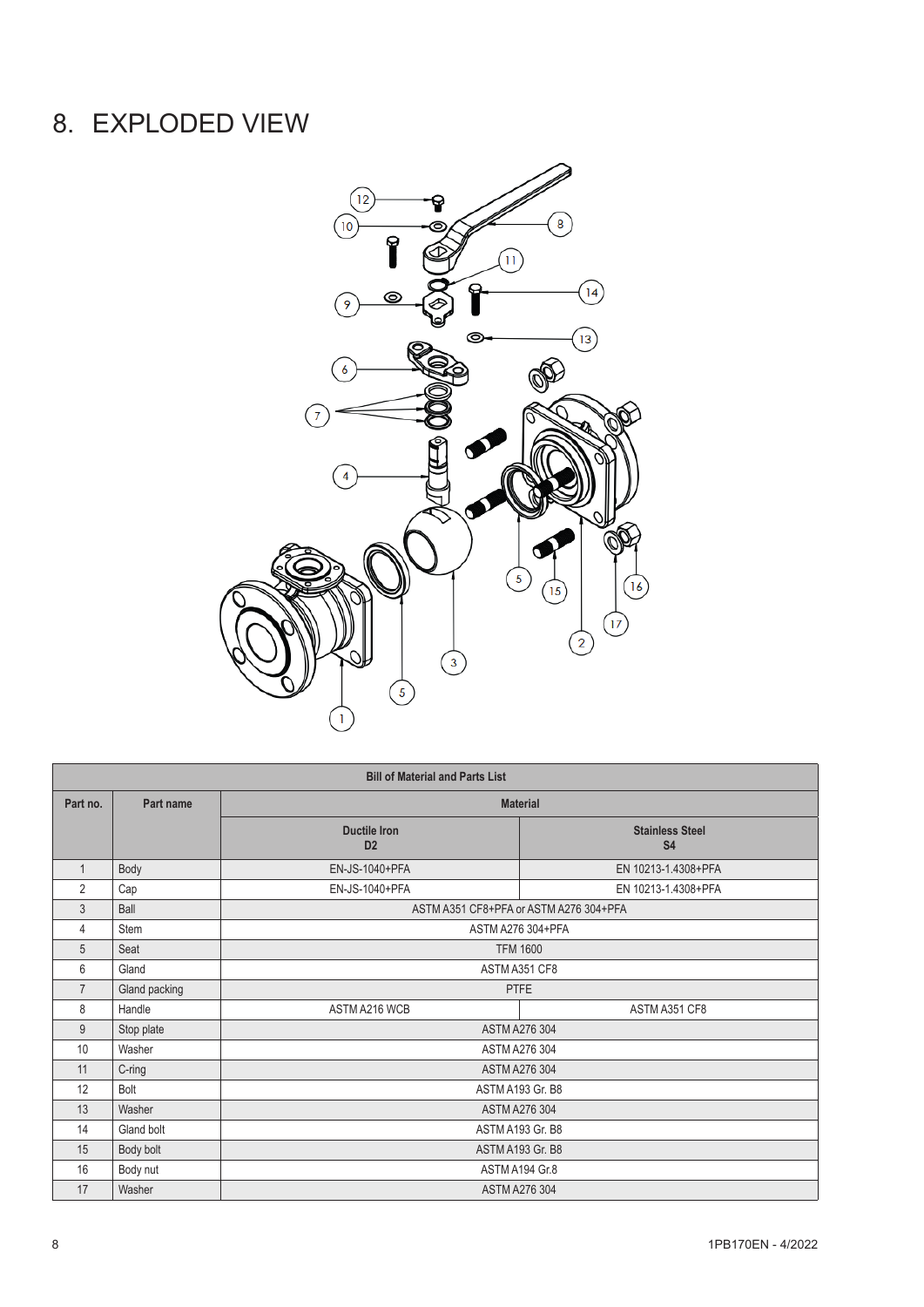## <span id="page-8-0"></span>9. TYPE CODE

# *NELES PB1* FULL BORE FLANGE PFA LINED BALL VALVE

| nn. |  |  |  |  |
|-----|--|--|--|--|

| 1. sign         | <b>Valve series &amp; Style</b>                       |
|-----------------|-------------------------------------------------------|
| PB <sub>1</sub> | PFA lined ball valve, full bore, Face-to-face: EN-558 |
|                 |                                                       |
| 2. sign         | <b>Pressure rating</b>                                |
| K               | EN 1092-1 PN 16                                       |
|                 |                                                       |
|                 |                                                       |
| 3. sign         | <b>Construction</b>                                   |
| A               | Standard construction, PFA lining, PED compliance     |
| B               | Standard construction, PFA lining, Non PED compliance |
|                 |                                                       |

|                | Material of body & trim |             |             |
|----------------|-------------------------|-------------|-------------|
| 5. sign        | <b>Body</b>             | <b>Ball</b> | <b>Stem</b> |
| S <sub>4</sub> | 1.4308+PFA              | 304+PFA     | 304+PFA     |
| D <sub>2</sub> | JS1040+PFA              | $304 + PFA$ | 304+PFA     |

| 6. sign | <b>Material of seat</b> |
|---------|-------------------------|
|         | <b>TFM 1600</b>         |

| 7. sian | Packing material              |
|---------|-------------------------------|
|         | PTFE packing, no live loading |

| 8. sign | <b>Version</b> |
|---------|----------------|
|         | Model A        |

### **NOTE:**

As the use of the valve is application specific, a number of factors should be taken into account when selecting a valve for a given application. Therefore, some of the applications in which the valves are used are outside the scope of this document. If you have any questions concerning the use, application or compatibility of the valve with the intended service, contact nearest Valmet sales office for more information.